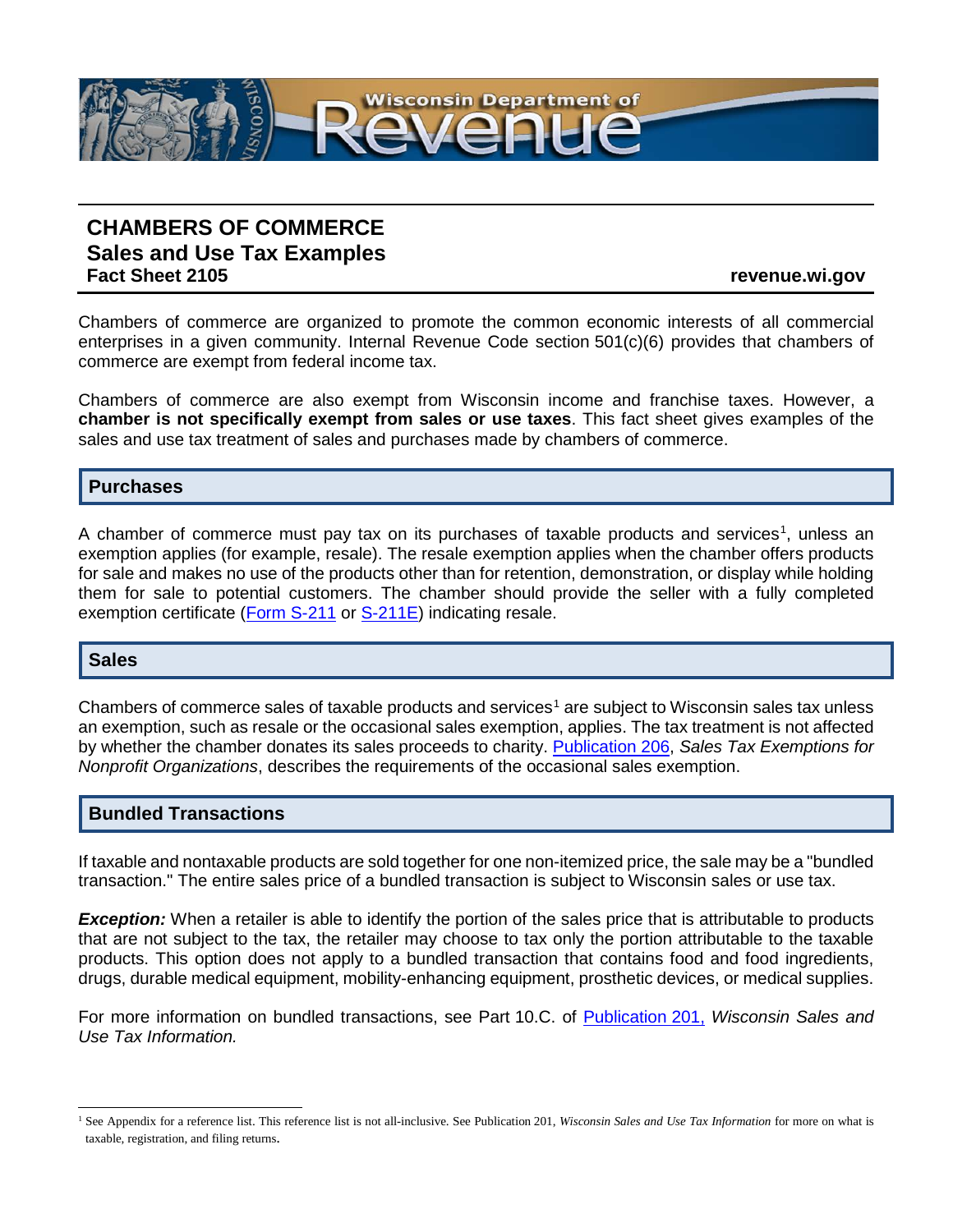## **Examples**

The following examples describe the tax treatment of common sales by chambers of commerce. The examples assume the chamber of commerce is not eligible for the occasional sales exemption on its sales. In these examples, the presence of entertainment at an event won't make admissions to the event taxable, unless the primary purpose of the event is entertainment. This list of examples is not all-inclusive. See Fact Sheet 2106 and [Publication](http://www.revenue.wi.gov/pubs/pb206.pdf) 206, *Sales Tax Exemptions for Nonprofit Organizations,* Parts 4 and 7.

#### **Example 1: Prepared Food**

Chamber of Commerce conducts a "Taste of the Town" event. Chamber charges attendees \$5 for a plate of food. Local restaurants charge Chamber \$4 per plate of food. A napkin and eating utensil is provided with the plate of food. The \$5 charge for the plate of food is taxable. Chamber may purchase the \$4 plate of food without tax for resale. See [Publication](http://www.revenue.wi.gov/pubs/pb220.pdf) 220, *Grocers,* for additional information regarding the sale of food and beverages.

#### **Example 2: Prepared Food**

Chamber of Commerce conducts a wine and cheese tasting event. For \$20, a customer may sample five different wines and five different cheeses. The wine is served in a glass and the cheese is cut from a block of cheese and served on a toothpick with a napkin. The \$20 charge for the wine and cheese is taxable. Chamber may purchase, without tax for resale, the wine, toothpicks, and napkins that it sells. Chamber's purchase of the cheese is an exempt purchase of a food product*.* See [Publication](http://www.revenue.wi.gov/pubs/pb302.pdf) 302, *Wisconsin Alcohol Beverage and Tobacco Laws for Retailers*, for additional laws about the sale of wine.

#### **Example 3: Admissions to Athletic Event**

Chamber of Commerce holds a 5K run. Each entrant pays \$50 to participate. The \$50 may be paid by the runner or may be paid by a third party on behalf of the runner. Each entrant also receives a t-shirt for participating in the run. The \$50 participation fee is taxable. Chamber's purchase of the t-shirts is taxable, since the t-shirts are provided incidentally to the entrants with their participation fees. See [Publication](http://www.revenue.wi.gov/pubs/pb206.pdf) 206*, Sales Tax Exemptions for Nonprofit Organizations*, Part 7.A.

#### **Example 4: Admission to Athletic Event with Prepared Food**

Chamber of Commerce conducts an annual golf outing. A participant can choose to golf for \$75, attend a post-golf steak dinner for \$25, or attend both for \$100. The \$75 golf fee and the \$25 dinner fee are both taxable. Chamber may purchase the golf admissions and dinners without tax for resale. See [Publication](http://www.revenue.wi.gov/pubs/pb201.pdf) 201, *Wisconsin Sales and Use Tax Information*, Part 10.B.(1).

#### **Example 5: Silent Auction Sale of Gift Certificates**

Chamber of Commerce pays Pizza Place \$20 for a gift certificate that can be redeemed towards any purchase at Pizza Place. Chamber auctions the gift certificate during a fundraiser event. Individual purchases the gift certificate for \$22 from Chamber. Chamber's purchase and sale of the gift certificate redeemable as cash is not taxable. See [Publication](http://www.revenue.wi.gov/pubs/pb206.pdf) 206 *Sales Tax Exemptions for Nonprofit Organizations*, Part 7.B., Example 1.

**Note:** If Chamber of Commerce pays Pizza Place for a gift certificate for a specific identifiable product that is taxable, Chamber may purchase the certificate without tax for resale. The sale of the gift certificate itself is a taxable sale by Chamber. Individual does not owe any sales or use tax when Individual redeems the certificate with Pizza Place. The tax has already been paid by Individual to Chamber. See [Publication](http://www.revenue.wi.gov/pubs/pb206.pdf) 206, *Sales Tax Exemptions for Nonprofit Organizations*, Part 7.B., Example 2.

#### **Example 6: Silent Auction Sale of Admission to Athletic Event**

Season Ticket Holder donates a ticket for admission to a professional football game to Chamber of Commerce for its silent auction. Season Ticket Holder paid tax when purchasing the ticket. The ticket has a face value of \$80. Chamber auctions the ticket during a fundraising event. Individual purchases the ticket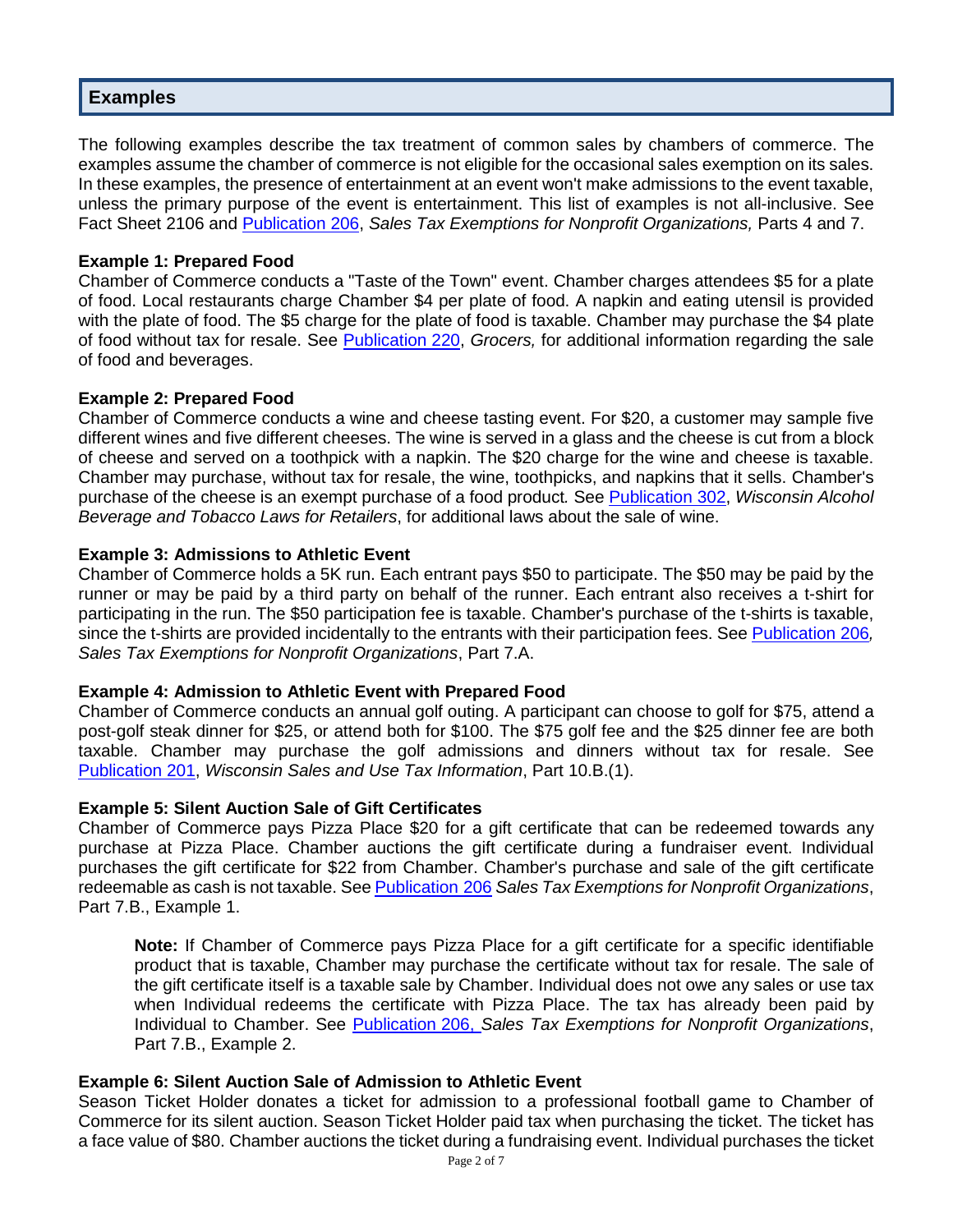for \$100 from Chamber. Chamber's receipts of \$100 from the sale of the ticket are taxable. See [Publication](http://www.revenue.wi.gov/pubs/pb206.pdf) 206*, Sales Tax Exemptions for Nonprofit Organizations*, Part 7.B., Example 2.

## **Example 7: Hole Sponsorship at Golf Outing**

A golf course donates a voucher good for two rounds of golf with a retail price of \$50 to Chamber of Commerce for the Chamber's charity golf outing. Chamber sells hole sponsorship advertising for \$100 to local businesses wishing to post their business sign at a particular hole on the golf course for the outing. When a business pays \$100 to sponsor a hole, Chamber will provide a golf voucher free of charge to the business. To receive hole sponsorship advertising, a business must pay \$100, regardless of whether or not it wants the golf voucher. Chamber's sale of the hole sponsorship advertising is not subject to sales tax. Chamber does not owe sales or use tax on the golf voucher, since it did not purchase the golf voucher.

#### **Example 8: Business Seminar**

Chamber of Commerce holds a business seminar and invites Guest Speaker to speak on the economic development of the community. Chamber charges \$10 to each member to attend the event. No food is provided by Chamber at the event. The \$10 admission charge to this event is not taxable. See [Publication](http://www.revenue.wi.gov/pubs/pb206.pdf) 206, *Sales Tax Exemptions for Nonprofit Organizations,* Part 4.B.(2), Example 4.

#### **Example 9: Business Dinner with Speaker –Primary Purpose is Dinner**

Chamber of Commerce holds a business dinner with a guest speaker. Chamber pays Restaurant \$10 for each dinner. Chamber charges \$15 to attend the event, which also includes a presentation by Motivational Speaker. The price of the ticket does not vary if the member would only like to attend the dinner portion or the speaker portion of the event. The \$15 charge to attend the event is taxable, because the primary objective of the customer is to receive the dinner. Chamber may purchase the dinners without tax for resale. *Note:* Because the Chamber's purchase price of the dinner is more than 50% of the ticket price, it is presumed that the primary purpose of the members attending is to receive the dinner. If Chamber can establish that the primary purpose of the members attending is to hear the speaker, Chamber's receipts from the event would not be taxable but Chamber would owe sales or use tax on its purchase of the meals.<sup>[2](#page-2-0)</sup>

#### **Example 10: Business Dinner with Speaker –Primary Purpose is Presentation**

Chamber of Commerce holds a business dinner with a guest speaker. Chamber pays Restaurant \$10 for each dinner. Chamber pays Motivational Speaker \$400 for her presentation. Chamber charges \$75 to each of its attending members for a ticket to attend the event. The price of the ticket does not vary if the member would only like to attend the dinner portion or the speaker portion of the event. The \$75 charge is not taxable. *Note:* Because Chamber's purchase price of the dinner is less than 50% of the ticket price, it is presumed that the primary purpose of the members attending is to hear the motivational speaker. Chamber is the consumer of the dinners and must pay sales or use tax on its purchases of them.<sup>2</sup>

#### **Example 11: Awards Banquet – Primary Purpose is Dinner**

Chamber of Commerce holds an awards banquet to honor members for their accomplishments over the past year. Chamber hires a local caterer to prepare food for the event for \$10 per person. Chamber charges \$15 to each guest attending the banguet. The price of the ticket does not vary if the member would only like to attend the dinner portion or the awards portion of the event. The \$15 charge to attend the banquet is taxable, because the primary objective of the customer is to receive the dinner. Chamber may purchase the dinners without tax for resale. *Note:* Because Chamber's purchase price of the dinner is more than 50% of the ticket price, it is presumed that the primary purpose of the persons attending is to receive the dinner. If Chamber can establish that the primary purpose of the persons attending is to attend the awards portion of the event, Chamber's receipts from the event would not be taxable but Chamber would owe sales or use tax on its purchase of the meals.<sup>2</sup>

#### **Example 12: Awards Banquet – Primary Purpose is Presentation**

Chamber of Commerce holds an awards banquet to honor members for their accomplishments over the past year. Chamber hires a local caterer to prepare food for the event for \$7 per person. Chamber charges

<span id="page-2-0"></span><sup>&</sup>lt;sup>2</sup> If the meals are donated, Chamber does not owe sales or use tax on its purchase of the meals.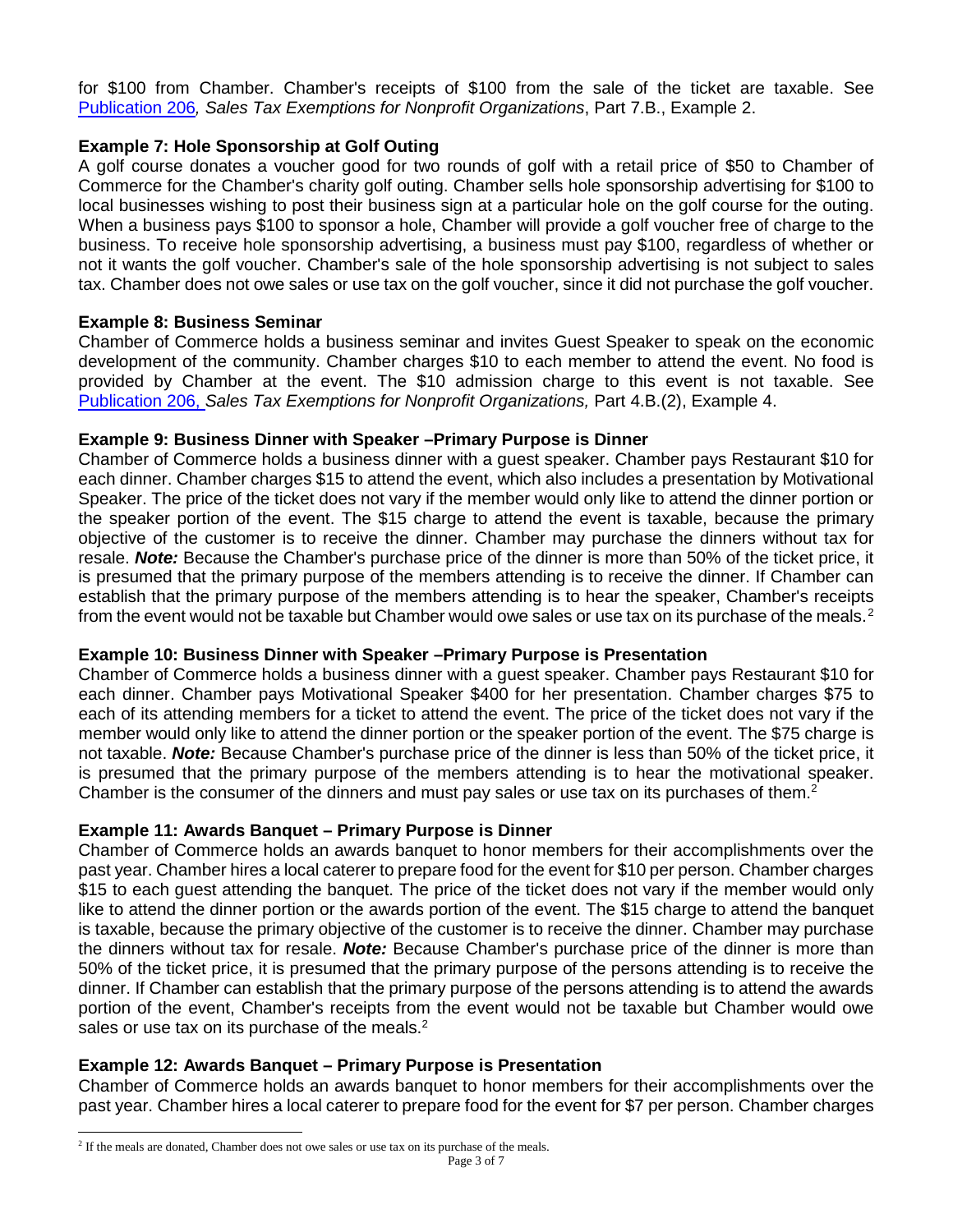\$15 to each guest attending the banquet. Chamber also sell mugs and calendars at the event for \$5. The \$15 charge to attend the banquet is not taxable, because the primary objective of the members is to attend the presentation. The sales of the mugs and calendars are taxable. Chamber is the consumer of the dinners and must pay sales or use tax on its purchases of them.<sup>2</sup> Chamber may purchase the mugs and calendars without tax for resale.

#### **Example 13: Social Event**

Chamber of Commerce holds an event after business hours to provide an opportunity for members to socialize with one another. Chamber charges \$10 for members to attend the event. Refreshments and appetizers are donated by area businesses and are provided at no additional charge to those attending the event. Although some business may be discussed, the primary purpose for the social event is to provide recreation, entertainment or amusement to the members. The \$10 charge to attend this event is taxable.

#### **Example 14: Business Event**

Chamber of Commerce holds an event after business hours to provide an opportunity for members to either

- network with other businesses in the community, discuss products and services, and meet new clients; or
- learn more about a member's business through a guided tour or a short presentation.

Chamber charges \$10 for members to attend the event. The \$10 charge to attend the event is not taxable. However, if the primary purpose of the event is for amusement, recreation, or entertainment, the admission is taxable.

#### **Example 15: Entertainment Event**

**C**hamber of Commerce pays a band \$900 to play at a concert. Chamber charges a \$25 admission to persons attending. The \$25 charge is taxable since it is for an entertainment event. Chamber is not liable for sales or use tax on its \$900 payment to the band.

#### **Example 16: Parade Entry Fees**

**C**hamber of Commerce holds a parade. There are 100 entrants in the parade, and each entrant pays \$80 to participate and advertise its business in the parade. The \$80 parade entry fee is not taxable. **Note:** Parade entry fees for participation in a *parade contest* by a performer or group of performers (e.g., band) is taxable; however, Chamber may reduce its taxable receipts by the amount of contest/parade entry fees advertised and set aside for prize money.

#### **Example 17: Booth Rental – Optional Charge for Electricity**

Chamber of Commerce holds a trade show and rents booth space for \$75 to persons wishing to exhibit. For an optional fee of \$10, the exhibitor may receive access to and use of electricity at its booth. The \$75 charge for the booth fee is not taxable, but the \$10 optional charge for electricity is taxable. (Optional charges by Chamber for other property, such as tables and chairs are also taxable.) If the facility charged Chamber an optional fee for that specific booth's electricity, Chamber may purchase that electricity without tax for resale.

#### **Example 18: Booth Rental – No Charge for Electricity**

Same as *Example 17*, except that electricity was furnished to exhibitors for no additional fee. The \$75 charge for the booth fee is not taxable. However, the Chamber may not purchase the electricity without tax for resale.

#### **Example 19: Chamber Surveys**

Chamber of Commerce conducts various surveys of its members. A participant in the survey may purchase a copy of the survey for \$50. Non-participants may purchase a copy of the survey for \$250. Chamber's sales of the surveys to participants and non-participants are taxable.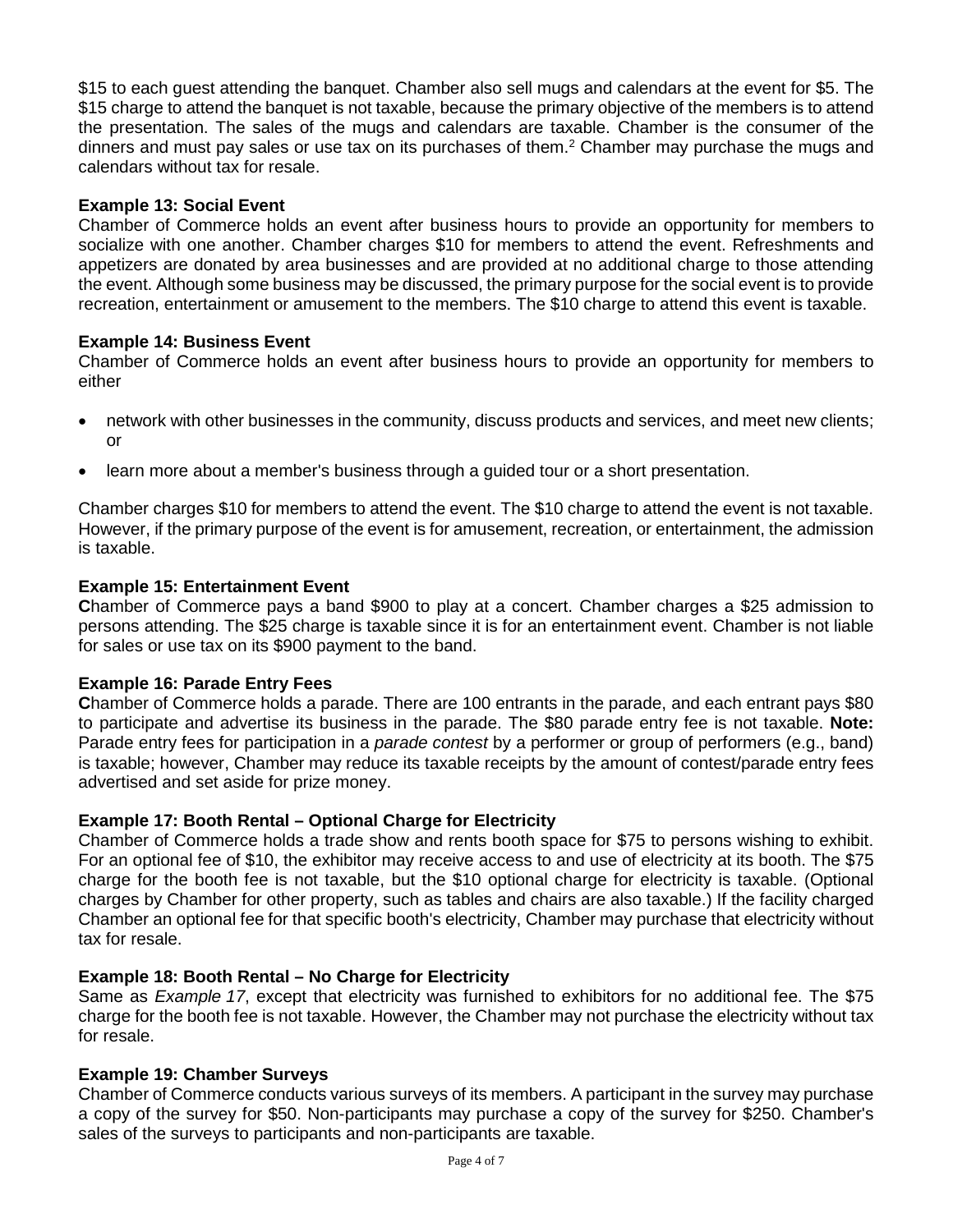#### **Example 20: Gift Baskets**

*The following examples assume all of the items are sold for one non-itemized price and the price does not vary based on the purchaser's selection of products.* See the article titled ["Gift Baskets That Contain a](https://www.revenue.wi.gov/Pages/TaxPro/2012/news-2012-120507c.aspx)  [Combination of Taxable and Nontaxable Products"](https://www.revenue.wi.gov/Pages/TaxPro/2012/news-2012-120507c.aspx) for more information.

#### **A: Taxable Gift Basket – No Food Products Included**

Chamber of Commerce sells a gift basket for \$75 that includes two movie tickets, a video game, and a DVD. The \$75 sales price of the gift basket is taxable, since all of the products included in the gift basket are taxable. The Chamber may purchase the movie tickets, video game, and DVD without tax for resale.

#### **B: Nontaxable Gift Basket – No Food Products Included**

Chamber of Commerce sells a gift basket for \$75 that includes a gift certificate that can be used as cash at Theater (purchase price \$50) and a DVD (purchase price \$5). The gift certificate is a nontaxable product, and the DVD is a taxable product. Since the taxable products are 10% or less of the Chamber's purchase price or sales price, the \$75 sales price of the gift basket is not taxable. Chamber must pay sales or use tax on its purchases of the DVD. *(The sale of the gift basket is not a bundled transaction, since the Chamber's purchase price of the taxable product (DVD) is less than 10% of its total purchase price.*)

#### **C: Taxable Gift Basket – No Food Products Included**

Chamber of Commerce sells a gift basket for \$75 that includes a gift certificate that can be used as cash at Theater (purchase price \$20), a video game (purchase price \$10), and a DVD (purchase price \$10). The gift certificate is a nontaxable product, and the video game and DVD are taxable products. The \$75 sales price of the gift basket is taxable. The Chamber may purchase the video game and DVD without tax for resale and may choose to charge tax only on the portion of the gift basket that is attributable to taxable products. Chamber's purchase of the gift certificate is a nontaxable purchase of an intangible right. *(The sale of the gift basket is a bundled transaction, since the Chamber's purchase price and sales price of the taxable products is 10% or more of its total purchase price and sales price.)*

#### **D: Nontaxable Gift Basket – Food Products Included**

Chamber of Commerce sells a gift basket for \$75 that includes a baseball cap (purchase price \$20), a two-liter bottle of soda (purchase price \$3), a case of microwavable popcorn (purchase price \$15), and four bags of potato chips (purchase price \$10). The microwavable popcorn and the potato chips are nontaxable products, and the baseball cap and soda are taxable products. Since the gift basket includes food, but does not include a service, the 50% test is used (rather than the 10% test). The \$75 sales price of the gift basket is not taxable. Chamber may purchase the baseball cap and soda without tax for resale. Chamber's purchase of the popcorn and cookies are exempt purchases of food products. *(The sale of the gift basket is not a bundled transaction, since (1) the gift basket includes food products, (2) the Chamber's purchase price and sales price of the taxable products are not more than 50% of its total purchase price and sales price, and (3) the transaction does not include a service.)*

#### **E: Taxable Gift Basket – Food Products Included**

Chamber of Commerce sells a gift basket for \$75 that includes a portable grill (purchase price \$40), a two-liter bottle of soda (purchase price \$3), and four bags of potato chips (purchase price \$10). The potato chips are nontaxable products, and the portable grill and soda are taxable products. Since the gift basket includes food, but does not include a service, the 50% test is used (rather than the 10% test). The \$75 sales price of the gift basket is taxable. The Chamber may purchase the portable grill and soda without tax for resale. Chamber's purchase of the potato chips is an exempt purchase of a food product. (*It is assumed that more than 50% of the \$75 sales price of the basket relates to taxable products*. *The sale of the gift basket is a bundled transaction, since the basket includes food products, but does not include a service, and the taxable products are more than 50% of the Chamber's purchase price and sales price.)*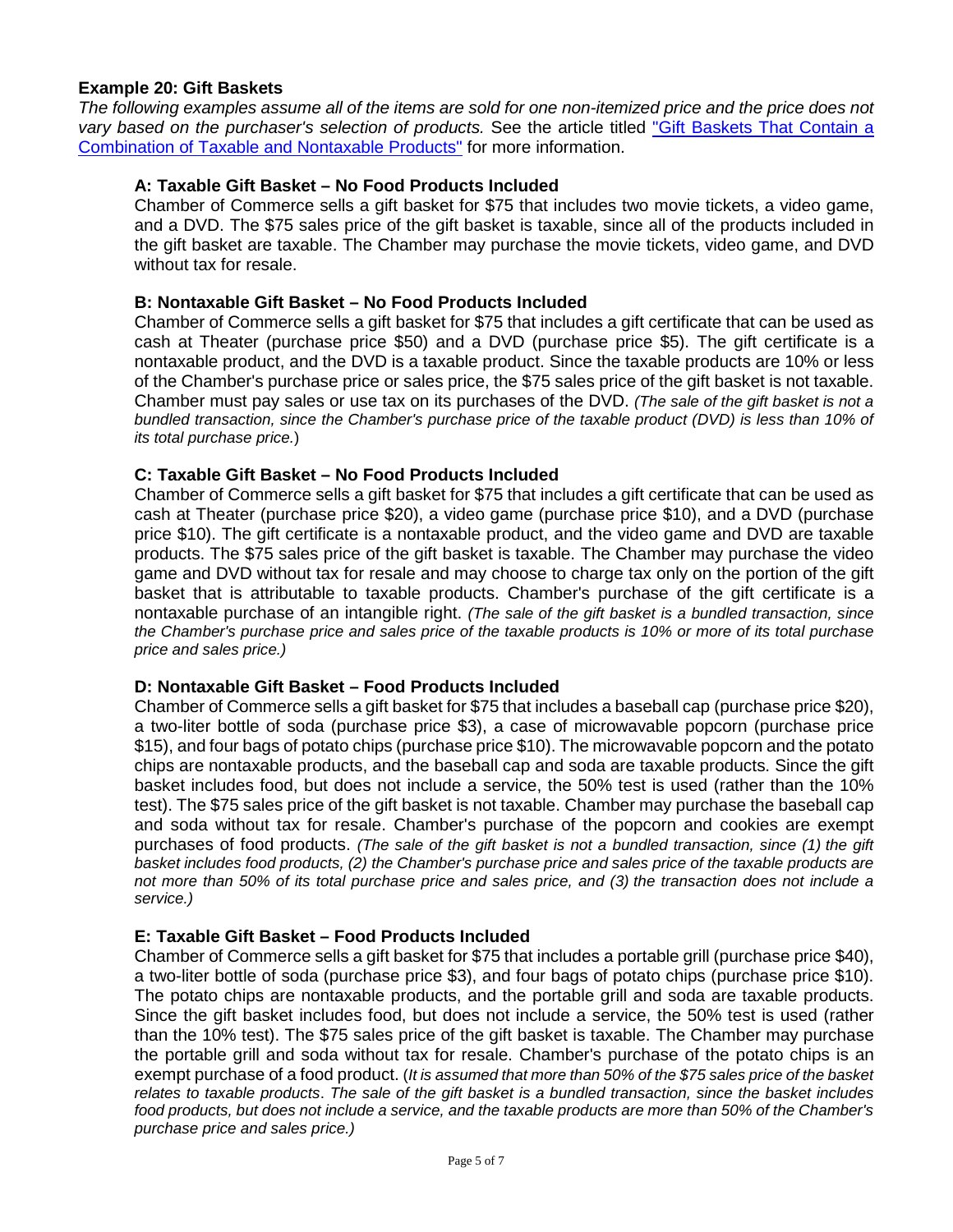# **Additional Information**

If you are unable to find answers to your questions on the department's website about sales and use tax, you may email, write, or call the department.

| Visit our website: | revenue.wi.gov                                                                                      |
|--------------------|-----------------------------------------------------------------------------------------------------|
| Email:             | DORSalesandUse@wisconsin.gov                                                                        |
| Write:             | <b>Wisconsin Department of Revenue</b><br>Mail Stop 5-77<br>P.O. Box 8949<br>Madison, WI 53708-8949 |
| Telephone:         | (608) 266-2776                                                                                      |
| Fax:               | (608) 267-1030                                                                                      |